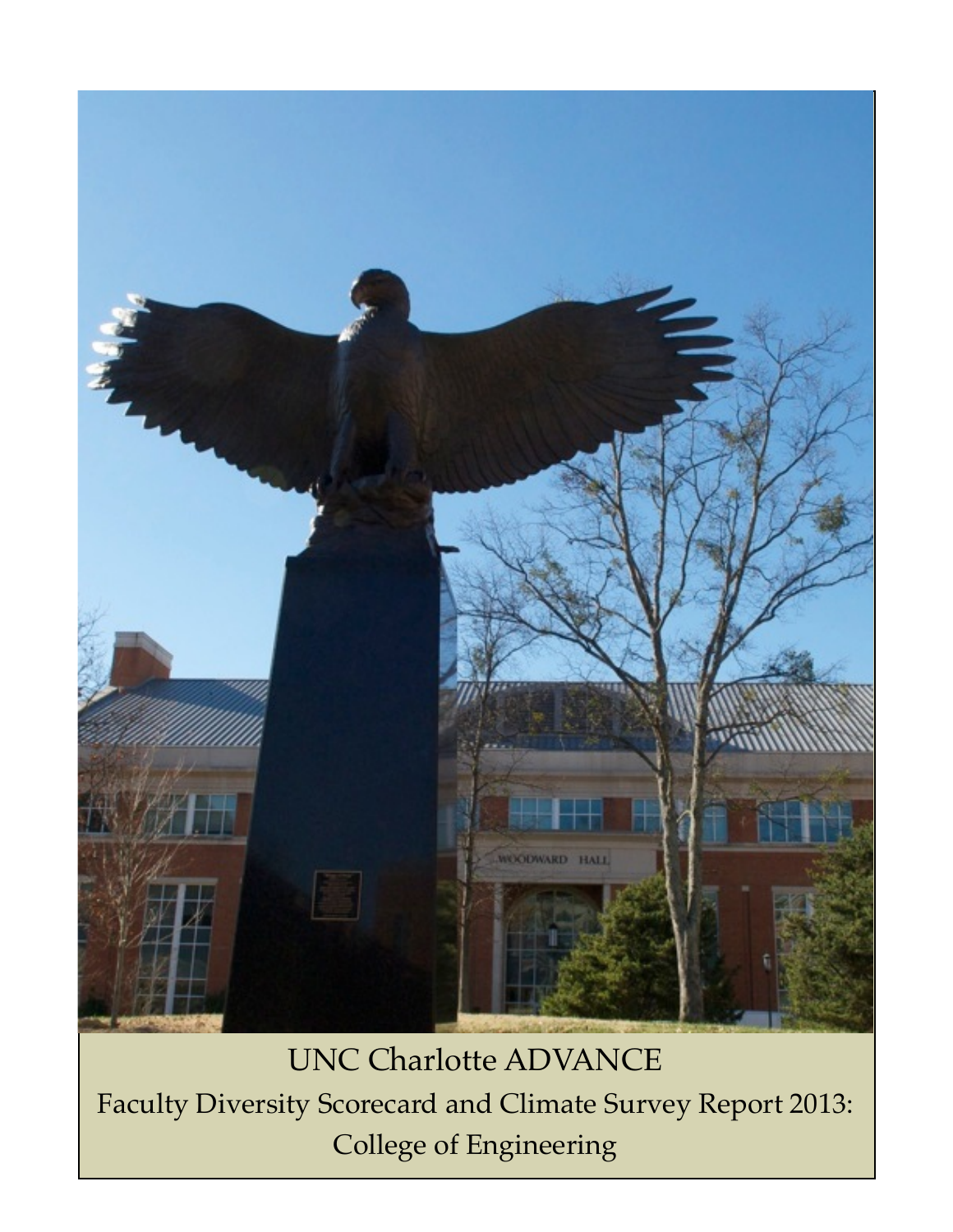

#### Current State of Faculty Diversity

Monitoring the current state of faculty diversity enables UNC Charlotte to identity its strengths and areas of focus for growth and future direction. This scorecard presents the College of Engineering's faculty diversity goals from the 2010-2015 Strategic Plan, relevant data on faculty diversity and opinions of diversity equity. Data sources include Academic Affairs, Human Resources, Institutional Research, and the ADVANCE Faculty Climate Survey. This scorecard is based on data from the 2011 - 2012 academic year.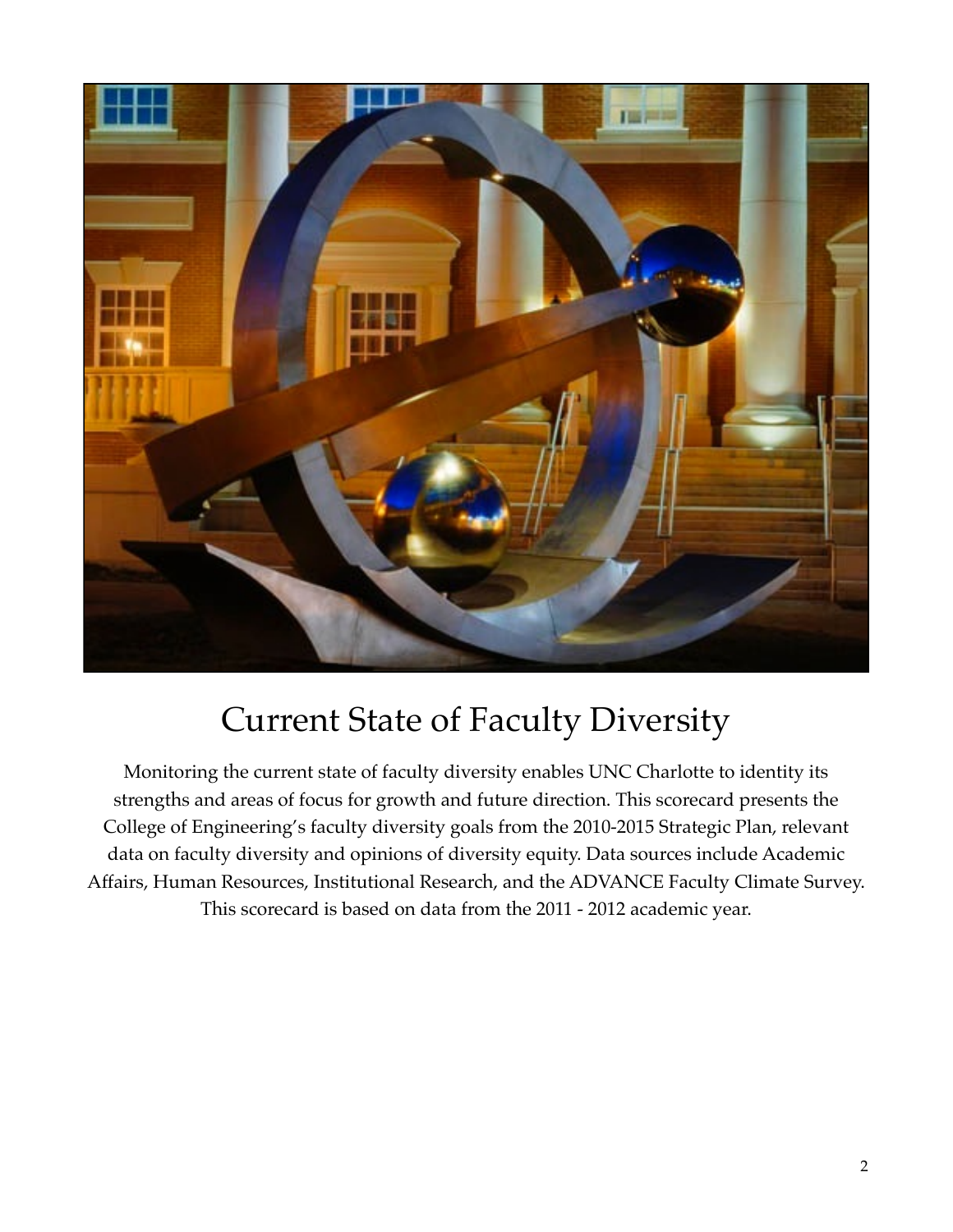| <b>Faculty Diversity Scorecard</b>                                                      |                                               |                                                                                     |                      |  |  |  |
|-----------------------------------------------------------------------------------------|-----------------------------------------------|-------------------------------------------------------------------------------------|----------------------|--|--|--|
| <b>College of</b><br><b>Engineering</b><br><b>Faculty Diversity</b><br><b>Scorecard</b> | <b>Faculty Diversity</b>                      | <b>Underrepresented Minority</b><br><b>Composition</b>                              | Average              |  |  |  |
|                                                                                         |                                               | The percent of URM faculty is equal to<br>the national average.                     |                      |  |  |  |
|                                                                                         |                                               | <b>Gender Composition</b>                                                           | <b>Below Average</b> |  |  |  |
|                                                                                         |                                               | The percent of female faculty is below<br>the national average.                     |                      |  |  |  |
|                                                                                         | Reappointment,<br><b>Promotion and Tenure</b> | 0% of RPTs were awarded to URM<br>faculty.                                          | Unrated              |  |  |  |
|                                                                                         |                                               | 20% of RPTs were awarded to women.                                                  | Unrated              |  |  |  |
|                                                                                         | <b>Recruitment</b>                            | URM applicants fell at or above the<br>national labor market data levels.*          | Above Average        |  |  |  |
|                                                                                         |                                               | The percent of female applicants is less<br>than the national labor market average. | <b>Below Average</b> |  |  |  |
|                                                                                         | <b>Climate</b>                                | Intent to Stay                                                                      | Above Average<br>۰   |  |  |  |
|                                                                                         |                                               | Department Chair Satisfaction                                                       | Above Average        |  |  |  |
|                                                                                         |                                               | <b>Diversity Equity Climate</b>                                                     | <b>Below Average</b> |  |  |  |
|                                                                                         |                                               | <b>Job Satisfaction</b>                                                             | Above Average        |  |  |  |
|                                                                                         |                                               | Collegiality and Inclusion                                                          | Above Average        |  |  |  |
|                                                                                         |                                               | <b>Collaboration and Support</b>                                                    | Above Average        |  |  |  |
|                                                                                         |                                               | <b>Professional Development</b>                                                     | Above Average        |  |  |  |
|                                                                                         |                                               | <b>Institutional Support</b>                                                        | <b>Below Average</b> |  |  |  |
|                                                                                         |                                               | Workload                                                                            | <b>Below Average</b> |  |  |  |
|                                                                                         |                                               | Promotion and Tenure                                                                | Above Average        |  |  |  |
|                                                                                         |                                               | <b>Work/Life Balance</b>                                                            | Above Average        |  |  |  |
| <b>Scorecard Legend</b>                                                                 | <b>Faculty Mentoring</b>                      | 53% of faculty reported having someone<br>they consider to be a mentor at UNCC.     | Unrated              |  |  |  |

#### **Scorecard Legend**

 $\bullet$  Above Average = Faculty diversity composition was above the national comparison data level. Climate score was above the institutional average for the listed indicator.

•Average = Faculty diversity composition meets the national comparison data level. Climate score was the same as the institutional average for the listed indicator.

 $\bullet$  Below Average = Faculty diversity composition was lower than the national comparison data level. Climate score was below the institutional average for the listed indicator.

*\*Hispanic applicants were equal to the national labor market average. African American applicants at UNCC were higher than the national labor market average.*

#### **FOR MORE INFORMATION ABOUT THE CLIMATE WITHIN THE COLLEGE PLEASE SEE PAGE 7.**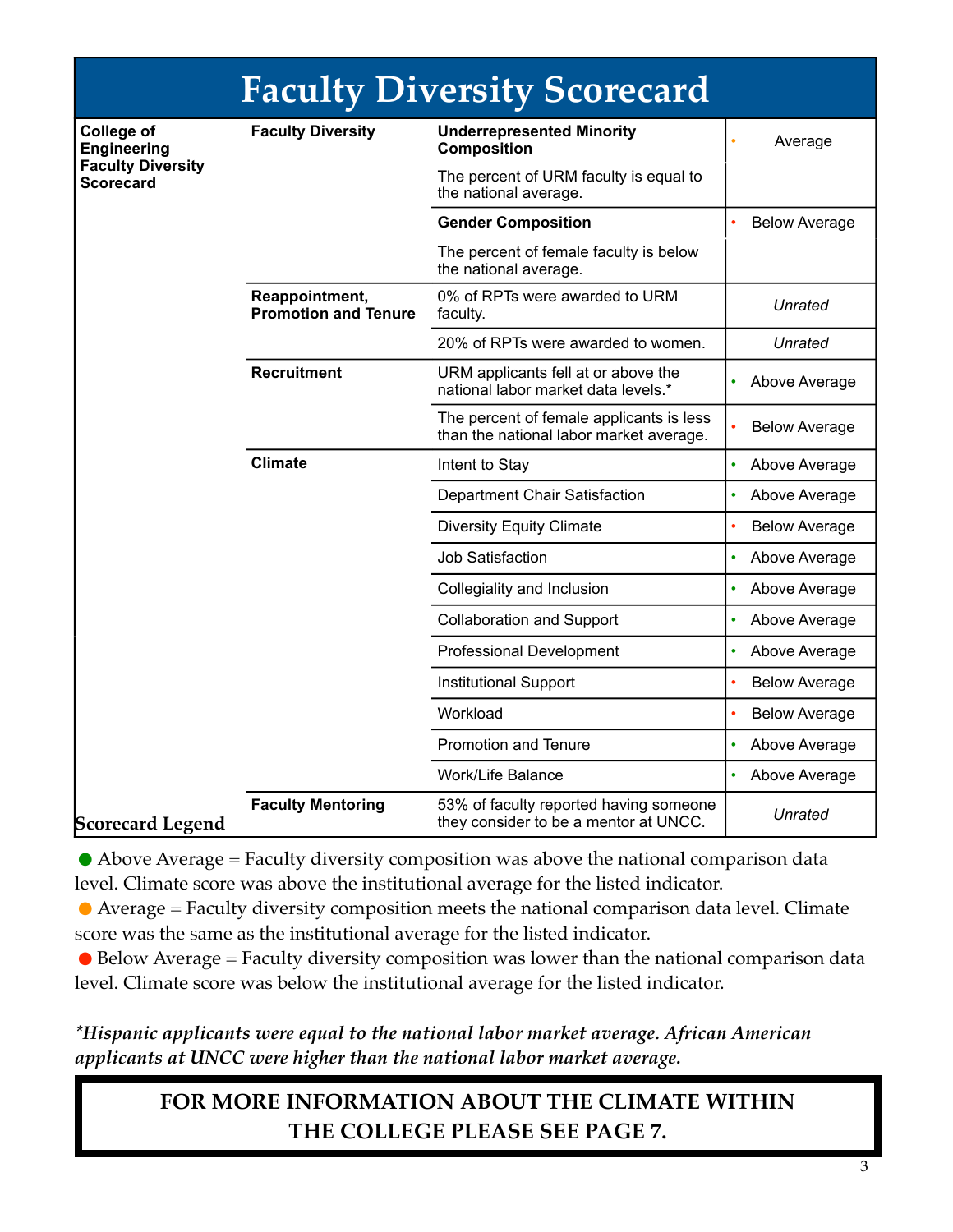# The College of Engineering Strategic Plan 2010-2015

The College of Engineering Strategic Plan 2010-2015 lists the following faculty development goal: Attract and retain a diverse community of scholars to educate students. The information contained within this scorecard and report provides a means for benchmarking progress towards this goal.

#### Faculty Diversity

- 7% of faculty in the College of Engineering are are underrepresented minorities,\* which is equal to the national average of 7% for underrepresented minority Engineering faculty.
- 13% of faculty in the College of Engineering are female, which is less than the national average of 16% for female Engineering faculty.

| <b>Engineering Faculty Level, Gender and Ethnicity Distribution 2012</b> |       |        |                              |                            |          |                 |           |  |
|--------------------------------------------------------------------------|-------|--------|------------------------------|----------------------------|----------|-----------------|-----------|--|
| Level                                                                    |       | Gender | <b>Ethnicity</b>             |                            |          |                 |           |  |
|                                                                          | Women | Men    | Non-resident<br><b>Alien</b> | <b>African</b><br>American | Asian    | <b>Hispanic</b> | Caucasian |  |
| Assistant<br>Professor                                                   | 6     | 20     | $\overline{4}$               |                            | 6        | 0               | 15        |  |
| Associate<br>Professor                                                   |       | 44     | 4                            |                            | 11       | 3               | 29        |  |
| Full Professor                                                           |       | 31     | 0                            |                            |          | 0               | 21        |  |
| Lecturer                                                                 | 2     | 15     | 0                            | 2                          | $\Omega$ | 0               | 14        |  |
| Other                                                                    |       |        |                              | 0                          | 0        | 0               | 0         |  |
| <b>Total</b>                                                             | 13%   | 87%    | 8%                           | 4%                         | 16%      | 3%              | 69%       |  |

\**Underrepresented minorities include African American and Hispanic faculty.*

*\*\* National data was collected from the National Science Foundation.* 

*\*\*\* The national average data used for comparison above draws specifically from data regarding engineer PhD holders employed within universities and 4 year colleges.*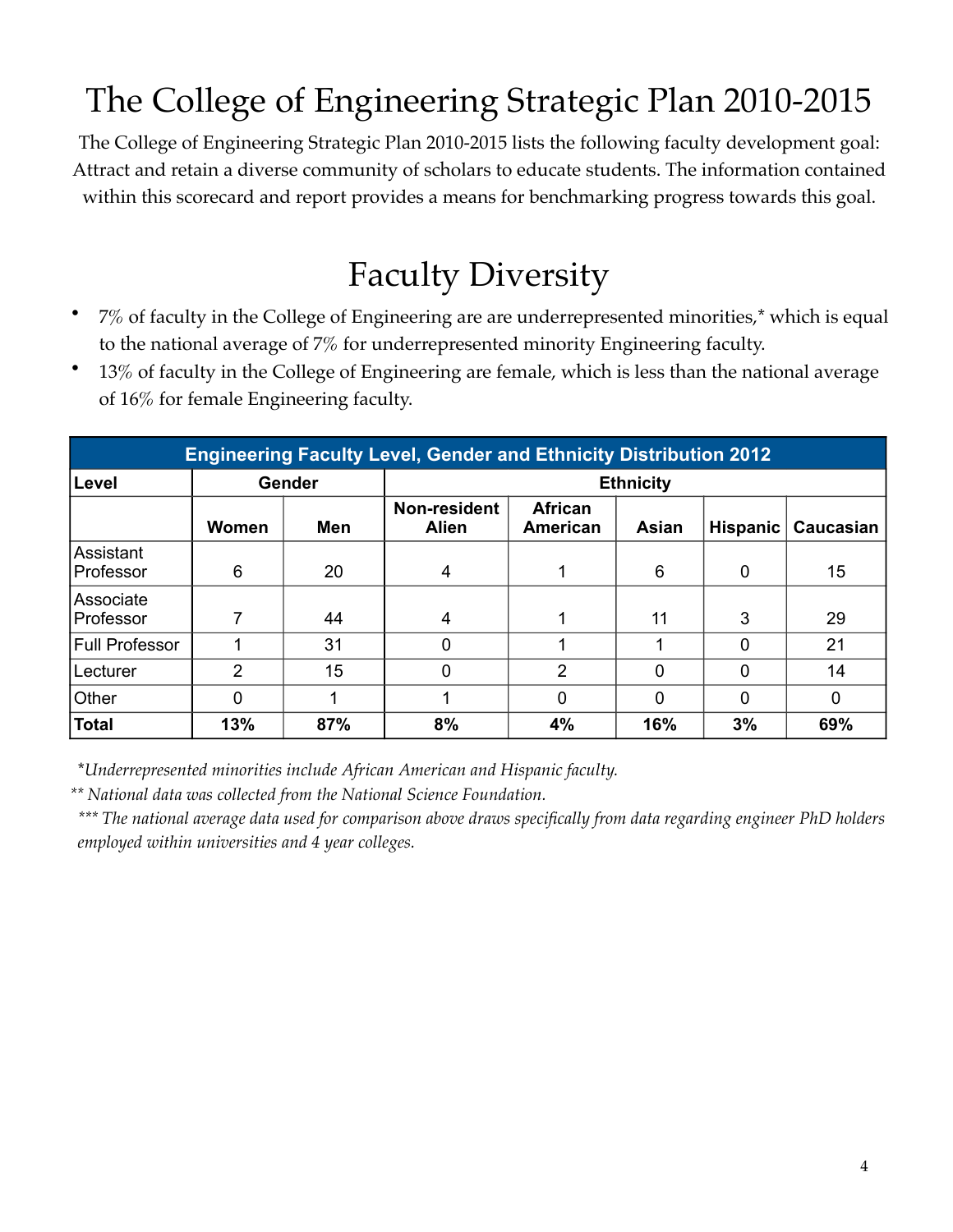

#### Reappointment, Promotion and Tenure

The data below provides an overview of the results from reappointment, promotion, and tenure decisions at the college level. This information can further be used to examine how these activities are impacting diversity within the College of Engineering and whether these decisions are contributing to the achievement of long term goals. Specific attention is paid to the underrepresented minority faculty in the field of engineering at UNC Charlotte.

- $0\%$  of reappointments, promotions, and tenure were given to underrepresented minorities\*.
- 20% of reappointments, promotions and tenure were given to women.
- All reviews were approved.

| <b>College of Engineering Approved Reviews by Gender and Ethnicity 2012</b> |                                           |     |                                              |               |                 |                  |
|-----------------------------------------------------------------------------|-------------------------------------------|-----|----------------------------------------------|---------------|-----------------|------------------|
|                                                                             | # of Approved<br><b>Reviews by Gender</b> |     | # of Approved Reviews by<br><b>Ethnicity</b> |               |                 |                  |
|                                                                             | Women                                     | Men | <b>African</b><br><b>American</b>            | Asian         | <b>Hispanic</b> | <b>Caucasian</b> |
| Reappointments                                                              | 2                                         | 3   | 0                                            | 2             |                 |                  |
| Promotions                                                                  | 0                                         |     | 0                                            |               | 0               |                  |
| l Tenure at Rank                                                            | 0                                         | 4   | 0                                            | $\mathcal{P}$ | 0               | 2                |
| <b>Total</b>                                                                | 20%                                       | 80% | 0%                                           | 50%           | 0%              | 50%              |

*\* Underrepresented minority members are considered to be any ethnicity other than Caucasian or Asian.*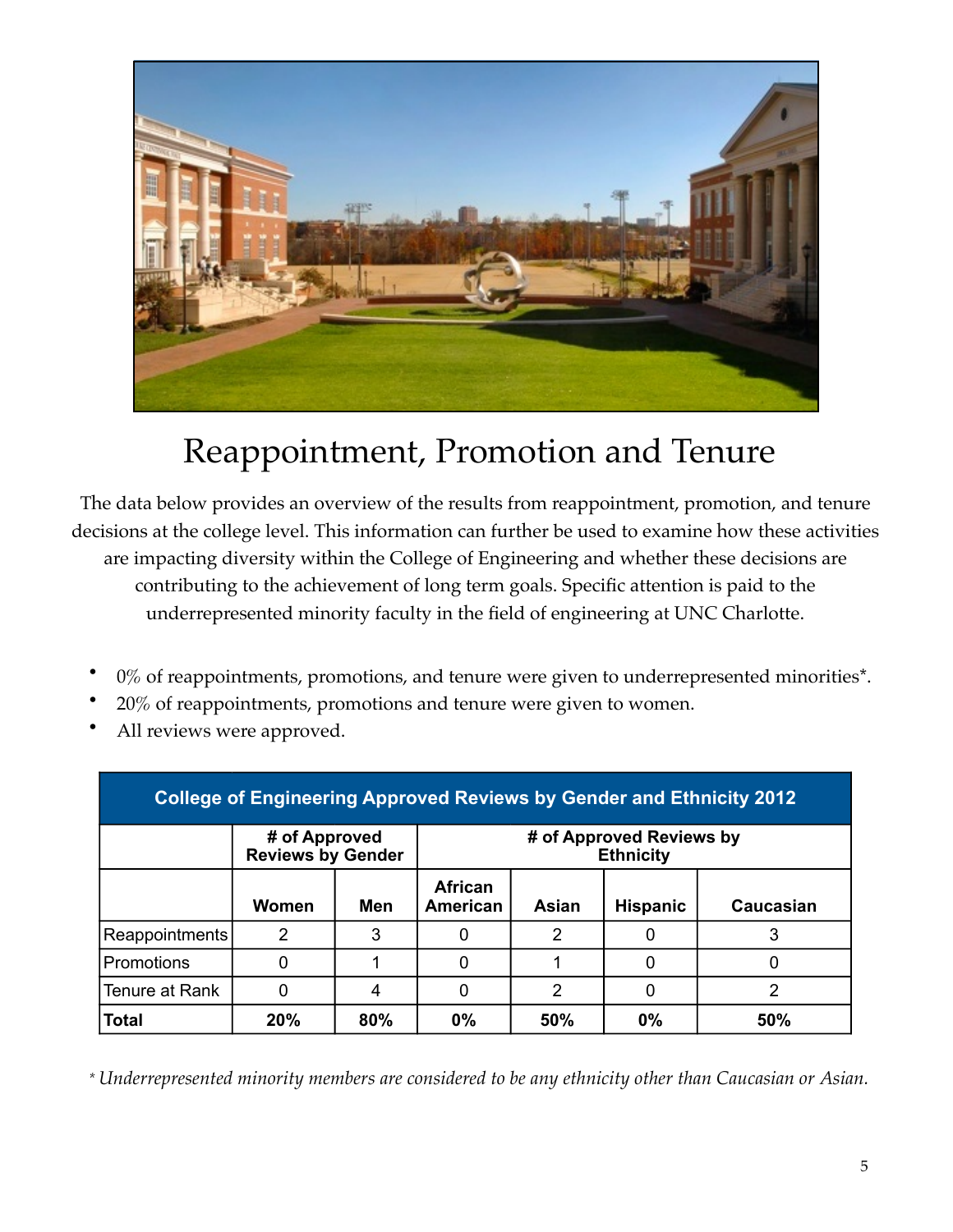### Faculty Recruitment

During the 2011-2012 academic year, the College advertised 7 faculty positions. For those positions, there were a total of 531 applicants. The gender and ethnicity of the applicants are displayed below. The overwhelming majority of applicants were male (80%) and Caucasian (39%) or Asian (41%).

- 8% of applicants for positions within the College of Engineering were African American, compared to the national labor market average of 4% for Engineering.
- 3% of applicants for positions within the College of Engineering were Hispanic, which is equal to the national labor market average of 3% for Engineering.
- 14% of applicants for positions within the College of Engineering were female, which is lower than the national labor market average of 16% for Engineering

| 2011-2012 Applicant Gender |                                              |  |     |  |  |  |
|----------------------------|----------------------------------------------|--|-----|--|--|--|
| Female                     | <b>Unspecified</b><br><b>Male</b><br>Total # |  |     |  |  |  |
| 76                         | 423                                          |  | 531 |  |  |  |

| <b>2011-2012 Applicant Ethnicity</b> |                                                                                                                      |     |    |     |     |                 |  |
|--------------------------------------|----------------------------------------------------------------------------------------------------------------------|-----|----|-----|-----|-----------------|--|
|                                      | <b>Total Minority   African American  </b><br><b>Hispanic</b><br>Total #<br>Caucasian<br><b>Unspecified</b><br>Asian |     |    |     |     |                 |  |
| 59                                   |                                                                                                                      | 214 | 18 | 203 | 49. | 53 <sup>1</sup> |  |

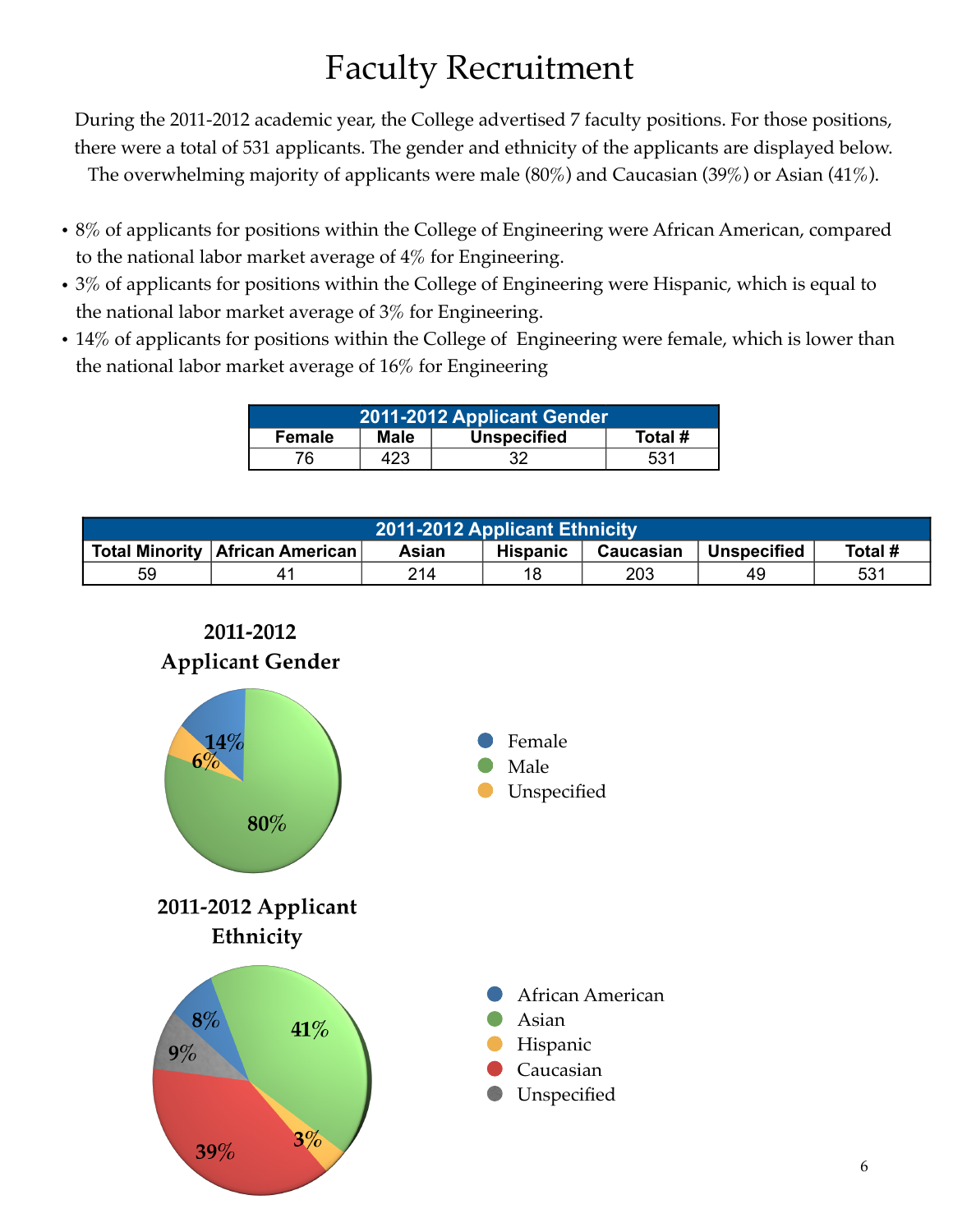## College of Engineering Faculty Climate Survey Snapshot

**College of Engineering faculty who responded to the Spring 2010 ADVANCE Faculty Climate Survey reported higher satisfaction than the institutional average for eight constructs and reported lower satisfaction than the institutional average for three constructs.**

**Implications:** While most constructs were rated positively, diversity equity climate, institutional support, and workload fell below the institutional average. This finding indicates room for improvement within the college, especially in areas regarding diversity, support provided by the institution, and the workload of faculty members.

**Summary:** The Faculty Campus Climate Survey among tenured and tenure track faculty in May 2013 was designed to measure overall job satisfaction, intent to remain at the university, work/life balance, diversity equity climate, satisfaction with department chairs, and overall sense of community on campus. A total of 525 faculty across the university responded to the survey for an overall response rate of 24%. The Engineering faculty responses have been aggregated and compared to the overall institutional faculty responses below.

| <b>Faculty Climate Survey 2013 Construct Means</b> |                                  |                              |                                   |  |  |  |
|----------------------------------------------------|----------------------------------|------------------------------|-----------------------------------|--|--|--|
| <b>Survey Construct Measure</b>                    | College of<br><b>Engineering</b> | <b>Institutional Average</b> | <b>Did Not Specify</b><br>College |  |  |  |
| Intent to Stay                                     | 3.03                             | 2.92                         | 2.96                              |  |  |  |
| <b>Department Chair Satisfaction</b>               | 2.81                             | 2.19                         | 1.55                              |  |  |  |
| Diversity Equity Climate*                          | 0.64                             | 0.75                         | 0.74                              |  |  |  |
| <b>Job Satisfaction</b>                            | 3.09                             | 3.06                         | 3.11                              |  |  |  |
| Collegiality & Inclusion                           | 3.59                             | 3.52                         | 3.34                              |  |  |  |
| <b>Collaboration &amp; Support</b>                 | 3.22                             | 3                            | 3.02                              |  |  |  |
| <b>Professional Development</b>                    | 3.12                             | 3.06                         | 3.03                              |  |  |  |
| <b>Institutional Support</b>                       | 3.09                             | 3.12                         | 3.11                              |  |  |  |
| Workload                                           | 2.72                             | 2.89                         | 3.03                              |  |  |  |
| <b>Promotion &amp; Tenure</b>                      | 3.33                             | 3.1                          | 3.11                              |  |  |  |
| <b>Work/Life Balance</b>                           | 3.39                             | 3.08                         | 3.02                              |  |  |  |

\* *The diversity climate construct was measured as between 0 and 1. Scores closer to one are viewed as more favorable environments for diversity*.

**The column labeled "Institutional Average" includes scores of respondents who did identify their college in the climate survey. Scores in the "Institutional Average" column include all respondents Scores to the right labeled "Did Not Specify College" are the scores of only those respondents who did not report their college in the climate survey.**